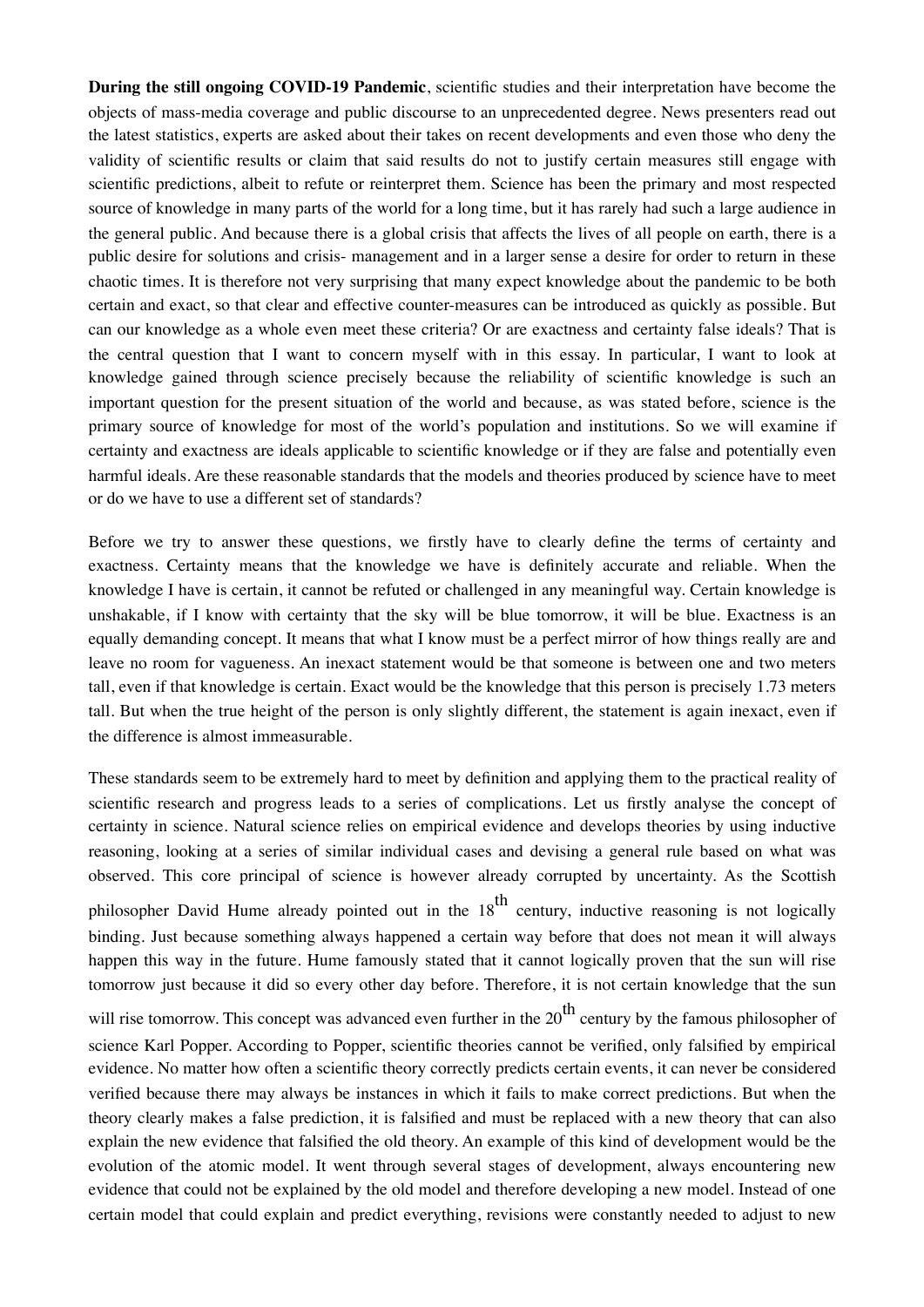discoveries. Wecan therefore not expect knowledge which is gained through science to be certain because scientific progress relies on the falsification and the revision of old theories and models.

But how about exactness? Can our knowledge of the world always be expected to be exact? To a certain degree, the standard of exactness can be met. For example, when we count objects that we can clearly see and distinguish, we arrive at an exact number of objects. I can count that I have five fingers on my hand, not four or six, but five. But not every measurement and every observation can be expected to be exact. In many cases we have some form measurement error, especially when we measure phenomena that are not entirely clear or even completely undetectable for our senses. We know that when we measure amperage or voltage several times under the same circumstances, we get slightly different results. By repeating the experiment over and over again and using mathematics to calculate the measurement error we can approximate a more exact result, but the fact remains that we always have to deal with some level of inexactness because our tools for measuring and observing the world are simply not perfect. So while on a macro-level we may be able to make some exact statements, the scientific analysis of the world as a whole does not always produce perfectly exact results.

It seems that we cannot use certainty as an ideal for our knowledge because it is antithetical to the ideas of induction and falsification that drive scientific progress. And we also cannot always expect our knowledge to be exact because of the limitations of our gauges and the resulting measurement error. It might be objected that we have only looked at natural sciences and their fallible inductive reasoning, but have ignored the discipline of mathematics which relies on deductive reasoning and does not need testing to produce results, meaning its conclusions are both exact and certain. There is some truth to that objection, even though it is flawed in a very specific way. Yes, mathematical truths are exact because they do not need testing or measurements. There is nothing inexact about  $2+2=4$ . But the claim that mathematical knowledge is absolutely certain ignores the very foundation of mathematics. Mathematical truths are always deduced from a set of axioms that form the ground for everything else that follows. Without using these axioms as a basis, it would be impossible to prove our mathematical statements.

All of this seems damming for the ideals of exactness and certainty. Their standards seem to be simply too high for our earthly knowledge to meet. But that does not mean that we have to abandon them altogether. Just because we know that the results of scientific research are never absolutely certain and not always exact that does not mean that we should not want our knowledge to be as certain and as exact as possible. Scientific research still has the purpose of uncovering the truth, despite its limitations. Therefore, I want to propose a distinction between absolute and relative certainty, as well as between absolute and relative exactness. The basic principle behind this distinction is that absolute certainty and exactness means that knowledge meets these two criteria on its own without a frame of reference. Relative certainty and exactness on the other hand, means that knowledge meets the criteria within a specific frame of reference. The frame of reference is nothing more than the background that led to the formulation of specific conclusion. In the case of inductive reasoning, the frame of reference would be the various instances in which a phenomenon occurred the same way that led to the theory that it will always occur this way. The deductive reasoning of mathematics is definitely stricter and harder to dispute because of its reliance on logically binding conclusions, but it still has the axioms as frame of reference on which all of these conclusions rest. A hypothetical alteration of the axioms would mean a changed frame of reference and therefore changed conclusions. The knowledge about what tools we use to make measurements and how they can produce measurement errors is also a vital part of the frame of reference because it gives the necessary context of how the input that led to the formulation of the theory was generated.

Let us now summarize what we know about the application of both the absolute and the relative criteria. Firstly, absolute certainty is something we cannot expect from our knowledge. Because scientific research is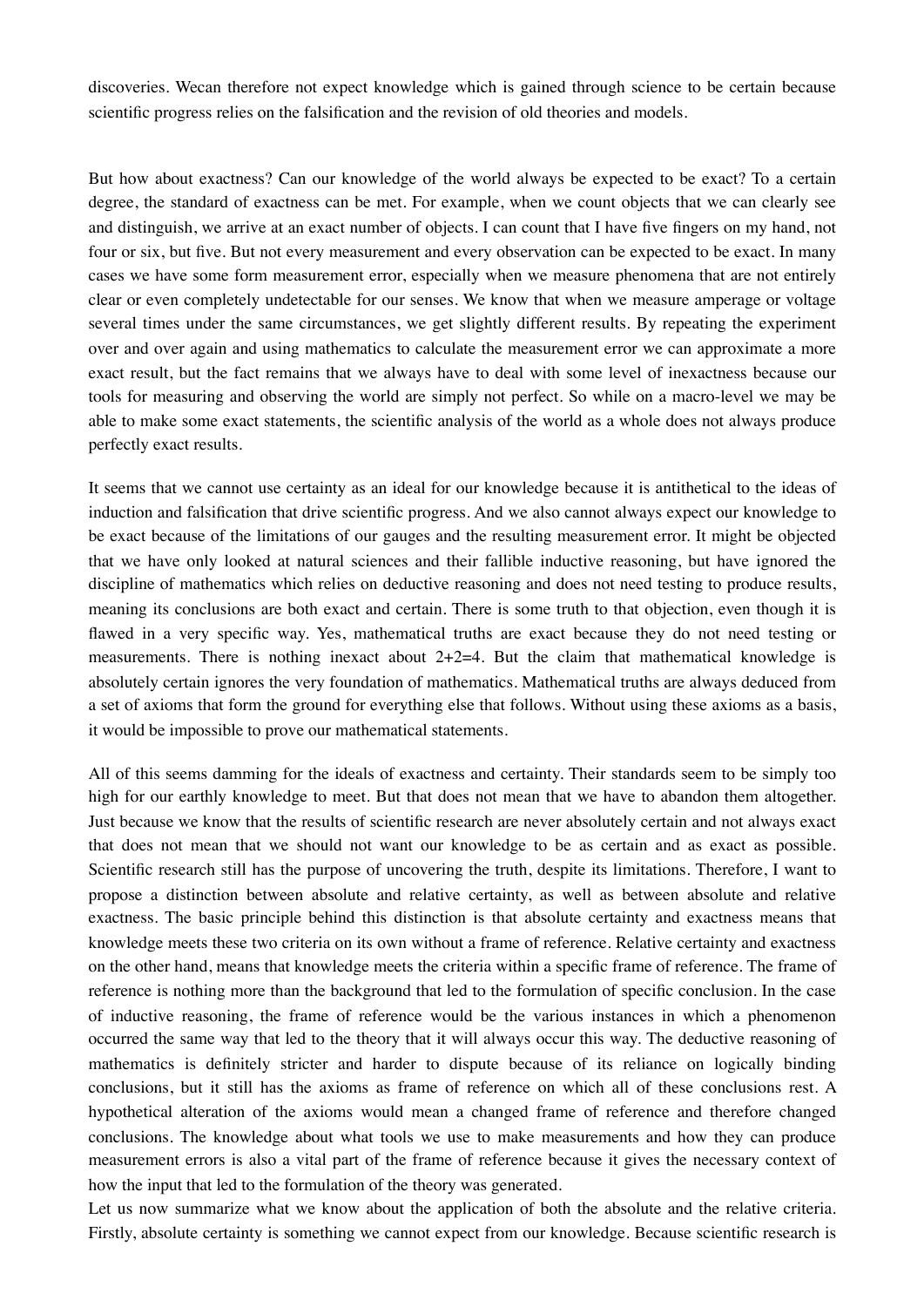a process that relies on the testing and falsification of theories, certain and unchangeable knowledge is not the result of this research. Even mathematics only establishes certainty within the boundaries of its axioms. Absolute certainty is definitely a false ideal, that our knowledge simply cannot meet. And it is not just false, but also harmful to the credibility of science. When the idea persists that science is meant to produce infallible, absolute conclusions, the enemies of the scientific method can claim that the method is simply wrong and does not work because it fails to provide us with absolutely certain knowledge. This kind of naive scientism might lead to a backlash against the scientific method and the people advocating its use, similar to the one we are partially experiencing at this very moment during the pandemic. We should not advocate an ideal that will lead to our method looking ineffective and disappointing.

Absolute exactness is not as unapplicable or as dangerous as absolute certainty. Mathematical statements are absolutely exact and our observations and measurements on a macro-level can also meet this ideal. But using it on all of our observations and measurements would be a mistake. Especially when using other tools to measure phenomena, we simply to do not receive absolutely exact results. Again, we should raise the standards to a degree that our results cannot meet.

But relative certainty is an ideal which can be used for our knowledge. By looking at the evidence and using it as a frame of reference, scientists can produce theories that account for all the observations currently available. Of these theories, developed through induction, it can then confidently be said that they are relatively certain according to present evidence. Mathematical statements can likewise be considered relatively certain, relying on the truth of their axioms. Similarly, we can use relative exactness as a standard for our theories because by analysing the observations we have, we can come up with models that are as exact as possible, given what instruments and methods we used to conduct experiments.

Relative certainty and exactness present scientists with the achievable task of finding the most certain and exact theory with the given evidence that forms the frame of reference, but at the same time they keep the door open for new evidence and criticism of existing theories. The progress of science does not just consist of developing new theories, but also of expanding the frame of reference, that means repeating experiments, collecting new evidence and refining the gauges. If there is evidence that contradicts theories that previously seemed to meet our criteria, revisions will be necessary. Through this method, theories can be developed that reach some standards of exactness and certainty without contradicting Popper's idea of falsification. As a result, there is constant progression through an expanding frame of reference that leads to our knowledge becoming more and more sophisticated and accurate, but not absolutely certain and exact.

We can however imagine a particular exception where even the criteria of relative certainty and exactness do not apply. That is when nature itself does not conform to these principles. There are a number of noteworthy examples of this phenomenon from the area of quantum physics. In the double-slit experiment it is impossible to tell through which one of two slits a light particle will go, so in this case certainty is impossible. The movement of the particles can only be described through statistics after several repetitions of the experiment. And because we already mentioned the atomic model, more recent versions of it cannot provide a concrete position for the electrons and only speak of probabilities where an electron might be. That way, making exact statements about the position of an electron is also impossible.

In both of these cases, our traditional conceptions of how we should describe the world do not work. These quantum phenomena can only be described through statistics and probability, which is better than no description at all, but in both cases it cannot provide us with any certainty or exactness. What does that mean for our method of trying to find theories and models that are relatively certain and exact? Should we disregard it as inadequate? Or should we even try to order the chaos we find in the universe by all means necessary? I suggest that we must avoid both of these extremes and instead modify our ideas to fit these limitations. When it comes to classical physics and also the other sciences, our previous ideal is still useful because we can develop and test theories with relative certainty and exactness. But we apparently cannot